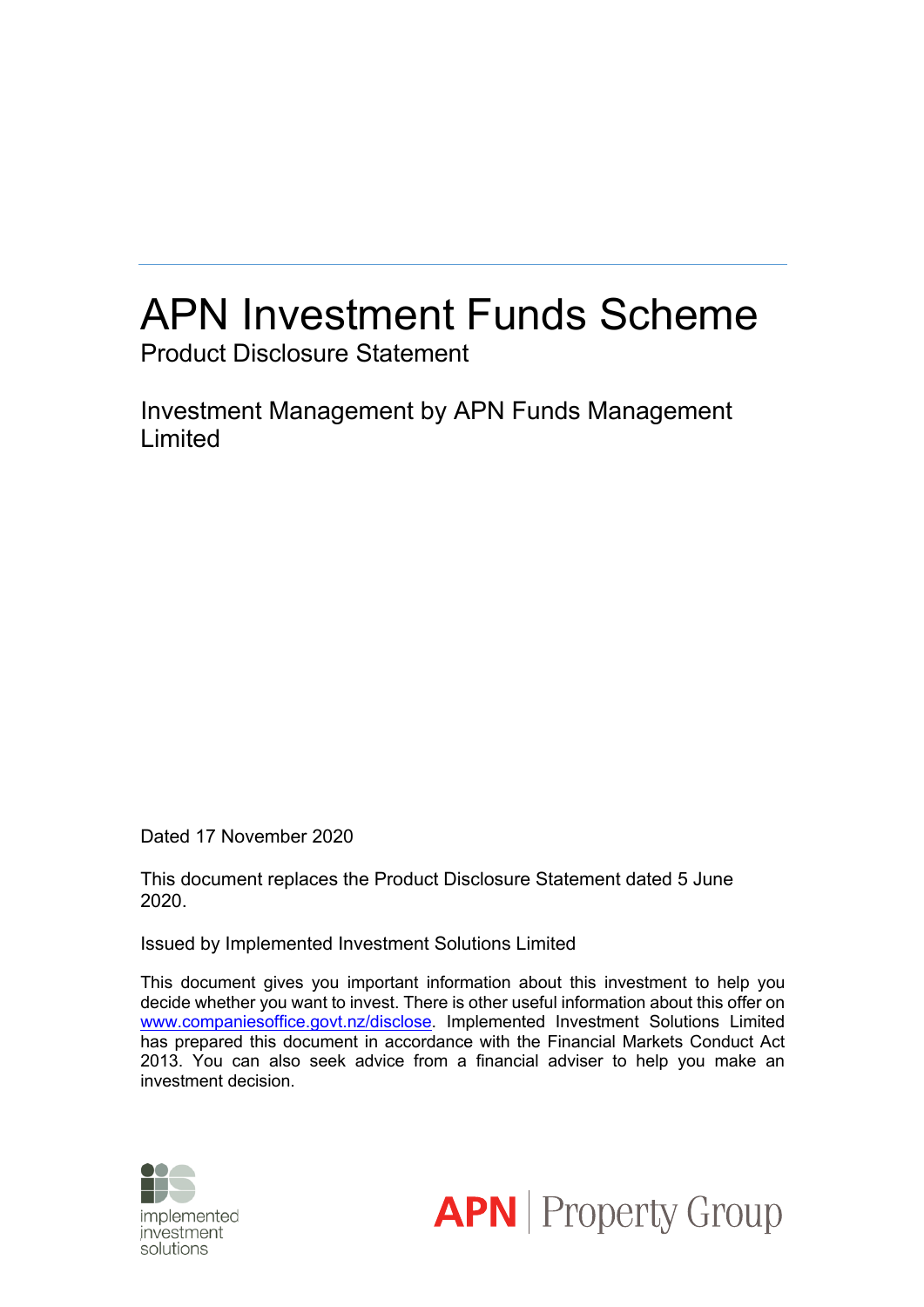# **1. Key information summary**

### **What is this?**

This is a managed investment scheme. Your money will be pooled with other investors' money and invested in various investments. Implemented Investment Solutions Limited ('Implemented Investment Solutions', 'we', 'us' or 'our') will invest your money and charge you a fee for its services. The returns you receive are dependent on the investment decisions of Implemented Investment Solutions and of its investment manager and the performance of the investments. The value of those investments may go up or down. The types of investments and the fees you will be charged are described in this document.

### **What will your money be invested in?**

| Fund                         | <b>Description</b>                                                                                                                                                                                                                                                                                                                                | Risk Indicator*                                                                                                                                                               | <b>Annual Fund</b><br><b>Charges</b><br>(Estimated, %<br>of the Fund's<br>net asset<br>value) | Indicative <sup>+</sup><br><b>Buy/Sell Spread</b><br>(of each<br>investment<br>/redemption) |
|------------------------------|---------------------------------------------------------------------------------------------------------------------------------------------------------------------------------------------------------------------------------------------------------------------------------------------------------------------------------------------------|-------------------------------------------------------------------------------------------------------------------------------------------------------------------------------|-----------------------------------------------------------------------------------------------|---------------------------------------------------------------------------------------------|
| <b>APN AREIT</b><br>PIE Fund | The Fund invests in an<br>Australian Unit Trust<br>('Underlying Fund')<br>managed by APN<br><b>Funds Management</b><br>Limited ('APN'). The<br><b>Underlying Fund</b><br>invests in Australian<br>Real Estate Investment<br>Trust ('AREIT') shares.<br>The Fund targets a<br>position of being fully<br>hedged back to the<br>New Zealand dollar. | Higher<br>Lower<br>risk/<br>risk/<br>Potentially<br>Potentially<br>higher<br>lower<br>returns<br>returns<br>5<br>$6\phantom{1}$<br>$\overline{7}$<br>$\overline{2}$<br>3<br>4 | $1.10\%$<br>(excl. GST)                                                                       | $0.25\%/0.25\%$                                                                             |

\*Note: The APN AREIT PIE Fund has been in existence for less than 5 years. The Fund's actual returns have been used to calculate the risk indicator for the period 31 March 2017 to 30 September 2020. Market index returns, adjusted for currency hedging returns, (rather than the Fund's actual returns) have been used to calculate the risk indicator for the period 30 September 2015 to 31 March 2017. The risk indicator may therefore provide a less reliable indicator of the Fund's future volatility.

<sup>+</sup> Buy/sell spreads are as at the date of this PDS and are indicative only. For the most up to date buy/sell spreads see www.iisolutions.co.nz/fund-hosting/documents-and-reporting/.

See section 4 of the PDS, "What are the risks of investing" on page 7 for an explanation of the risk indicator and for information about other risks that are not included in the risk indicator. To help you clarify your own attitude to risk, you can seek financial advice or work out your risk profile at www.sorted.org.nz/tools/investor-kickstarter.

### **Who manages the APN Investment Funds Scheme?**

The Manager of the APN Investment Funds Scheme is Implemented Investment Solutions.

See section 7 of the PDS, "Who is involved?" on page 11 for more information.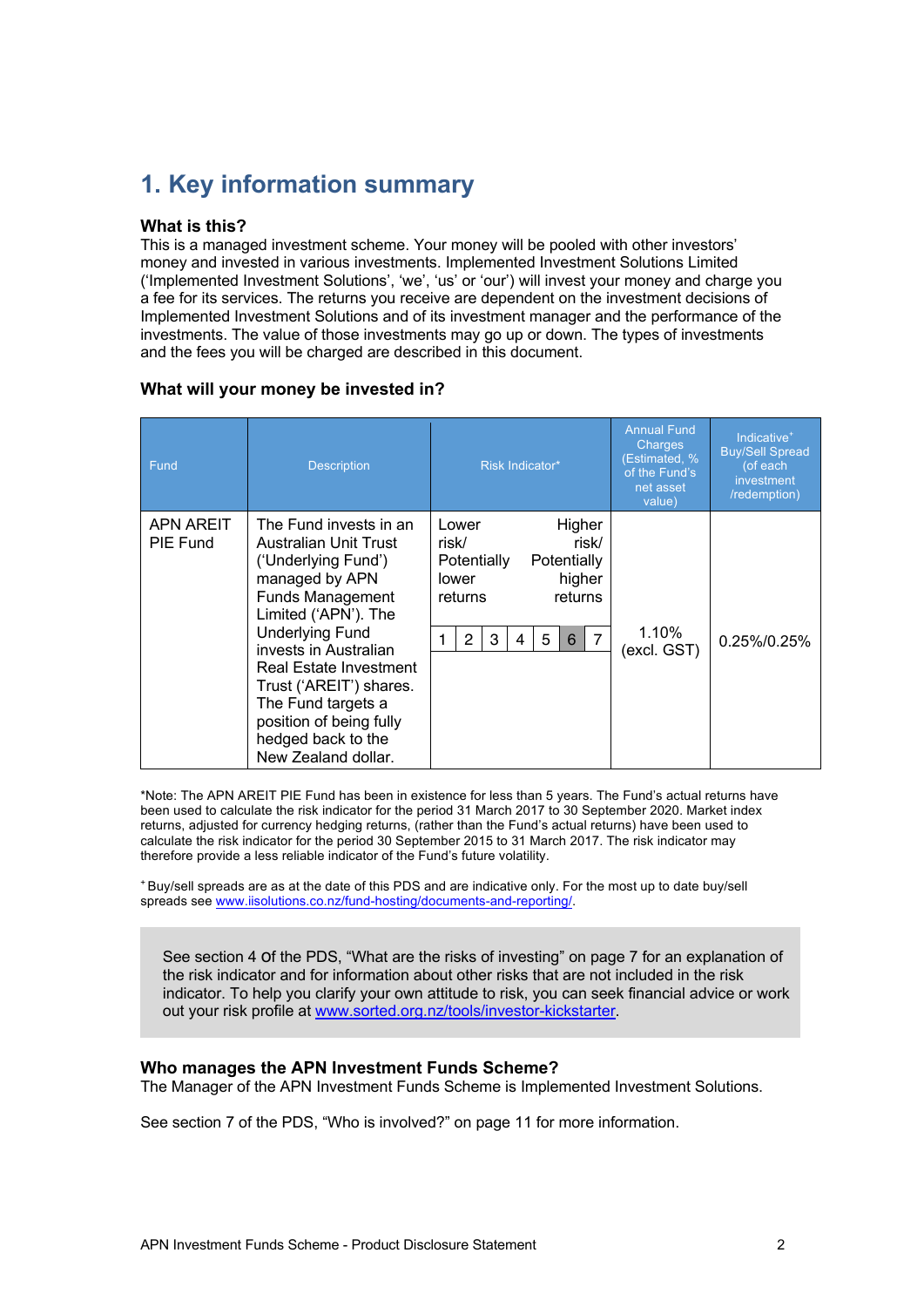### **What are the returns?**

The return on your investment comes from:

- Any increase or decrease in the unit price of the Fund, and
- Any income distributions made from the Fund.

We expect to make monthly distributions. You can elect for your distribution to be reinvested in the Fund. If you do not make a distribution election the default option is reinvestment.

See section 2 of the PDS, "How does this investment work?" on page 5 for more information.

### **How can you get your money out?**

Investments in the Fund are redeemable on request.

We may defer redemptions in certain circumstances set out in the Trust Deed if we in good faith determine this is in the general interests of all investors in the Fund.

We may also suspend redemptions in certain circumstances set out in the Trust Deed if we in good faith form the opinion that it is not practicable, or would be materially prejudicial to the interests of the Fund's investors to realise assets or borrow to permit Unit redemptions.

See section 2 of the PDS, "How does this investment work?" on page 5 for more information.

Your investment in the Fund can be sold but there is no established market for trading this financial product. This means that you may not be able to find a buyer for your investment.

### **How will your investment be taxed?**

The Fund offered under this PDS is a portfolio investment entity ('PIE').

The amount of tax you pay in respect of a PIE is based on your prescribed investor rate ('PIR'). To determine your PIR go to www.ird.govt.nz/roles/portfolio-investment-entities/findmy-prescribed-investor-rate.

See section 6 of the PDS, "What taxes will you pay?" on page 11 for more information.

### **Where can you find more key information?**

The Manager is required to publish quarterly updates for the Fund. The updates show the returns, and the total fees actually charged to investors, during the previous year. The latest fund updates are available at www.iisolutions.co.nz/fund-updates/. The Manager will also give you copies of those documents on request.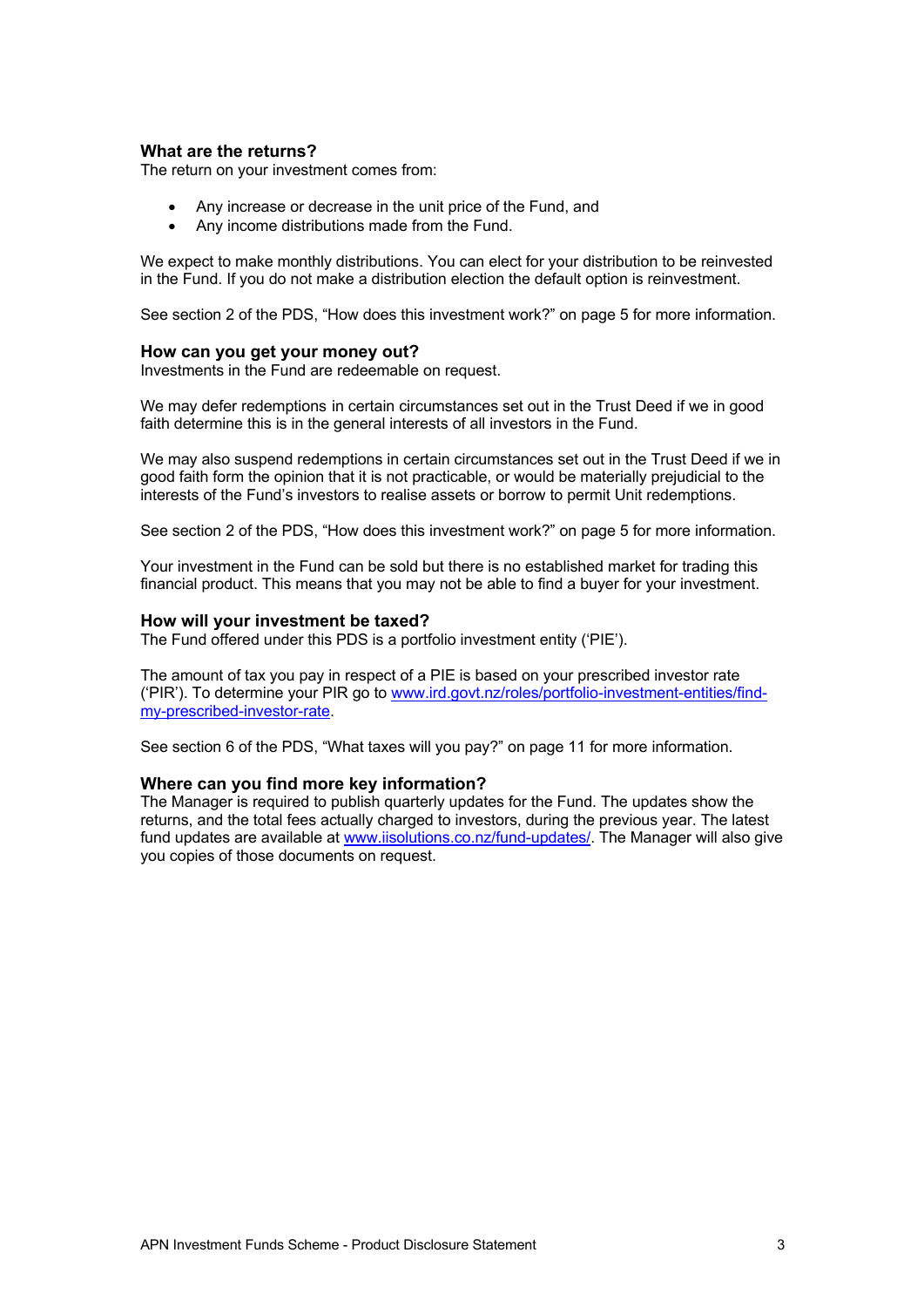# Contents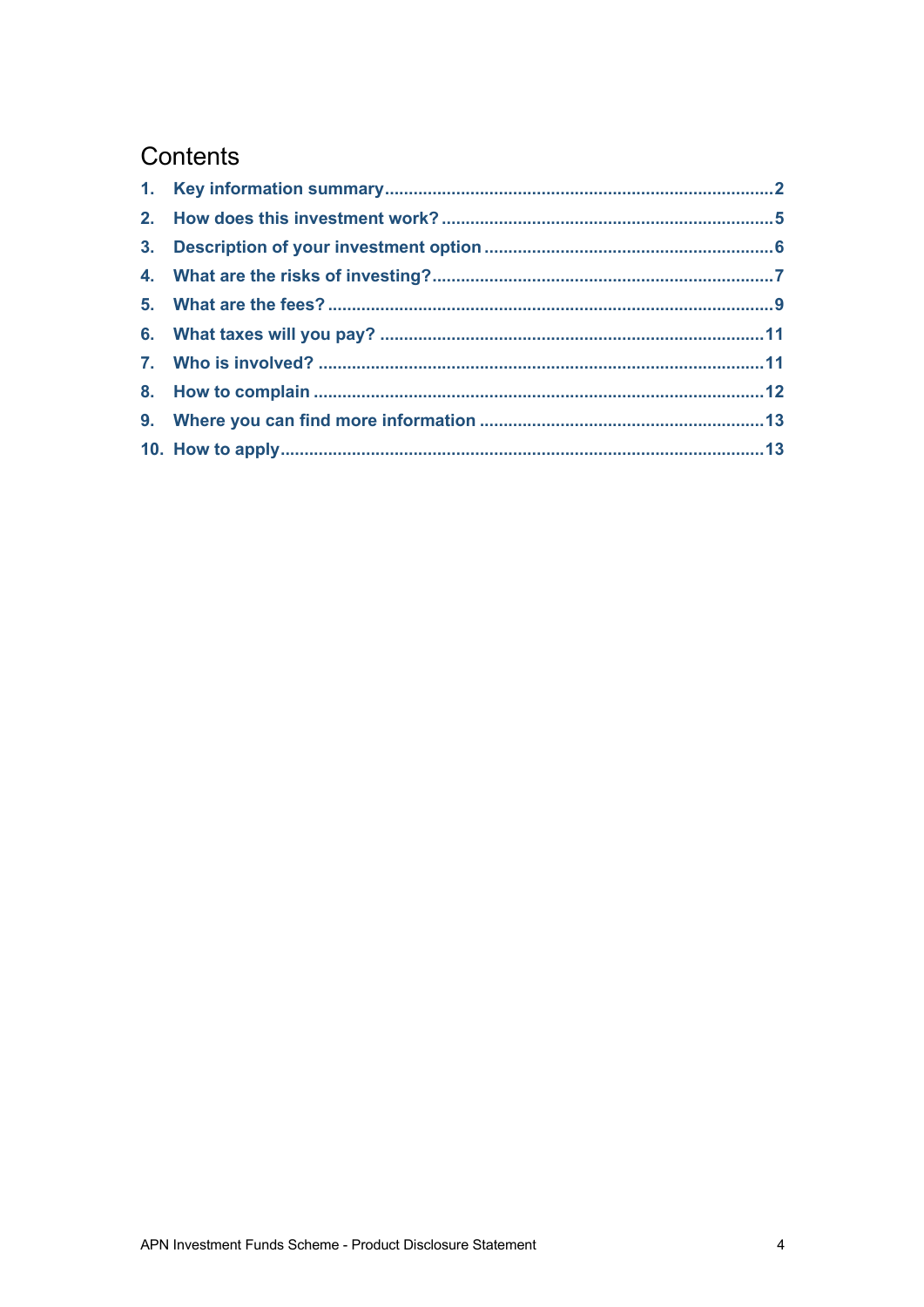# **2. How does this investment work?**

This document is an offer to purchase units ('Units') in the Fund. The Fund is a trust which is established within the Scheme and governed under a trust deed dated 1 December 2016 ('Trust Deed').

The money you invest buys Units in the Fund. The Fund invests in assets such as cash and interests in an Underlying Fund. APN Funds Management Limited ('APN') is the investment manager of the Fund and is responsible for investing and managing the Fund's assets. Units represent a share of the Fund. Changes in the value of the assets of the Fund and will be reflected in the value of the Units.

The price of each Unit you receive depends on the value of the Fund at the time you invest and the buy spread that applies to the Fund. We calculate the Unit price for the Fund by subtracting the total value of the Fund's liabilities from the market value of its assets and dividing that number by the number of Units the Fund has issued. The Unit price is calculated daily.

A change in the value of the Fund's assets affects the price of your Units. The Unit price for the Fund will change as the market value of the Fund's assets changes.

Public Trust is the supervisor ('Supervisor') of the Scheme and, in that role, monitors and supervises our management of the Fund.

The significant benefits of investing in the Fund are:

- **Diversification and scale**. By pooling the money of all investors in the Fund, we can give investors exposure to a more widely diversified portfolio of underlying assets than they may be access themselves. This increased diversification can reduce risk.
- **Professional investment management**. APN is the investment manager for the Fund. APN has the ability to appoint other investment managers.
- **Independent oversight and custody of assets**. The Supervisor has appointed an independent custodian, BNP Paribas Fund Services Australasia Pty Limited, to hold the Fund's assets.

The return on your investment comes from:

- Any increase or decrease in the Unit price, and
- Any income distributions made from the Fund.

We expect to make monthly distributions for the Fund. We expect to pay distributions within 10 business days of the end of the month. You can elect for your distributions to be reinvested in the Fund. If you do not make a distribution election the default option is reinvestment.

The assets of the Fund are not available to be applied to meet the liabilities of any other fund in the Scheme established in the future.

### **Making investments**

You can make lump sum or regular investments into the Fund. We may, in our absolute discretion, refuse any application without giving any reason. If we refuse your application, your application payment will be returned to you in full, without interest.

The minimum initial investment for the Fund is \$1,000. Thereafter, the minimum additional investment is \$500. These minimum amounts may be varied or waived at our discretion.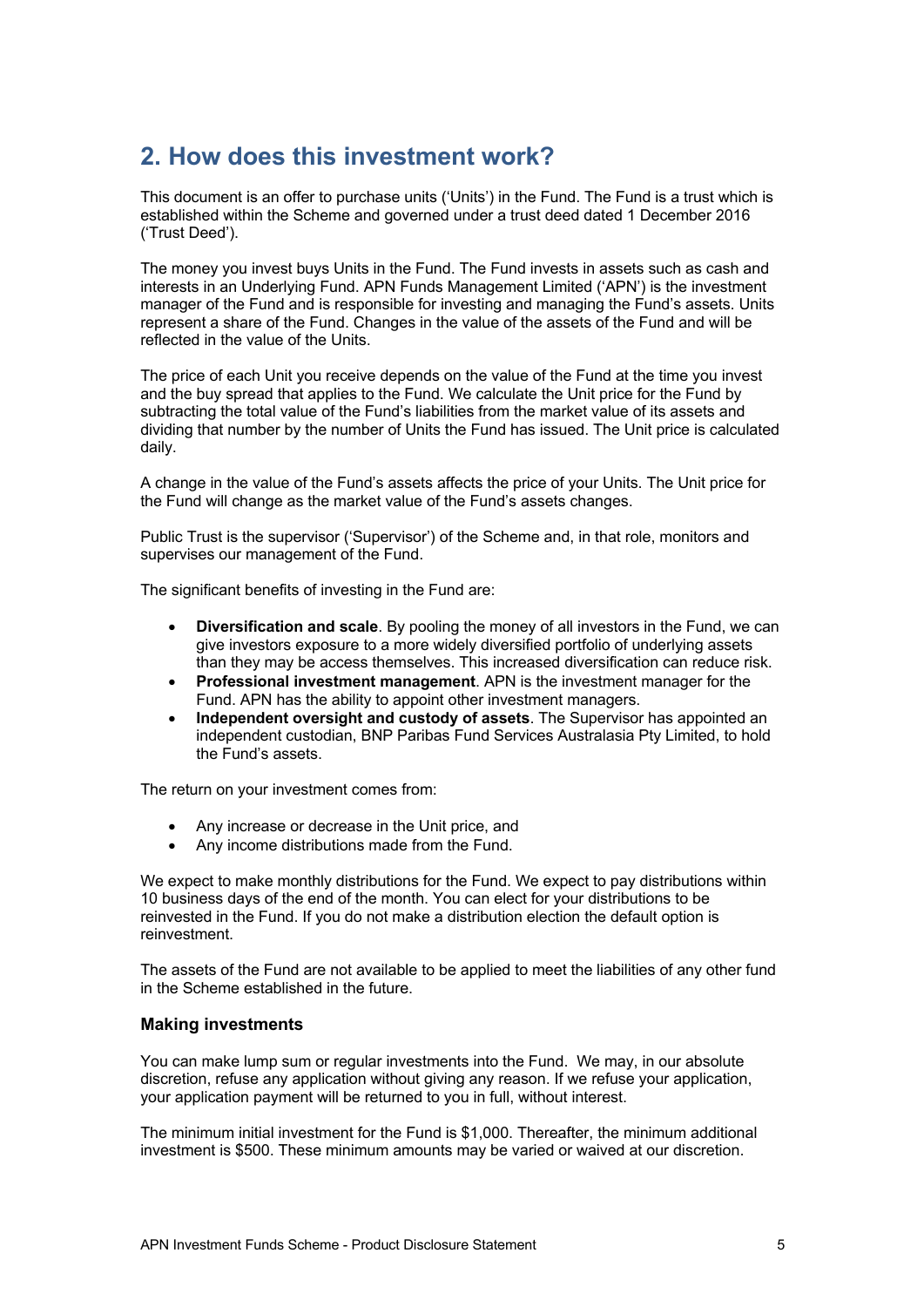### **Withdrawing your investments**

You may request redemption of some or all of your investment at any time. Payment will be made as soon as possible after processing the redemption request and in any event within 30 business days of our receiving a redemption request from you. However, we may suspend withdrawals from the Fund if we decide to close the Fund or in other circumstances where we believe that allowing investors to take their money out would not be workable, or would prejudice investors generally. A suspension can last up to six months. If withdrawals are suspended and you submit a withdrawal request, we will not process it until the suspension is lifted.

When you redeem all or part of your investment from the Fund, we will redeem your investment at the Unit price for the Fund, adjusted for the applicable sell spread for the Fund.

We reserve the right to refuse a redemption request for less than 500 Units or a redemption request that would result in you holding less than 500 Units (except where all of your Units are to be redeemed).

| <b>APN</b><br>Objective: To provide<br>Medium to<br>Listed<br>6<br><b>AREIT</b><br>investors with a consistent,<br>long-term<br>property,<br><b>PIE</b><br>investors<br>relatively high level of<br>predominantly<br>Fund<br>income combined with some<br>Australian<br>who are                                                                                                                                                                                                                                                                                                                                                                                                                                                                                  | Fund | <b>Summary of investment</b><br>objectives and strategy | Who is the<br>Fund<br>suitable<br>for? | <b>Target</b><br>investment mix | <b>Risk</b><br>category | <b>Minimum</b><br>suggested<br>investment<br>timeframe |
|------------------------------------------------------------------------------------------------------------------------------------------------------------------------------------------------------------------------------------------------------------------------------------------------------------------------------------------------------------------------------------------------------------------------------------------------------------------------------------------------------------------------------------------------------------------------------------------------------------------------------------------------------------------------------------------------------------------------------------------------------------------|------|---------------------------------------------------------|----------------------------------------|---------------------------------|-------------------------|--------------------------------------------------------|
| primarily from AREITs listed<br>an income<br>held through<br>on the ASX.<br>focused<br>an Australian<br>unit trust.<br>The Fund aims to:<br>investment<br>and the<br>100%<br>potential<br>have a gross annual<br>income yield (before<br>for some<br>long-term<br>management fees and<br>capital<br>expenses) that equates<br>growth.<br>to at least 110% of the<br>average yield of the<br>S&P/ASX 200 A REIT<br>Index dividend yield,<br>measured annually;<br>provide investors with a<br>level of capital growth<br>which at least matches<br>increases in the<br><b>Consumer Price Index</b><br>('CPI') over a $5 - 7$<br>year time horizon; and<br>provide lower than<br>market volatility.<br>Strategy: To invest in listed<br>property via an Underlying |      | capital growth, sourced                                 | looking for                            | <b>AREIT shares</b>             |                         | 5 years                                                |

## **3. Description of your investment option**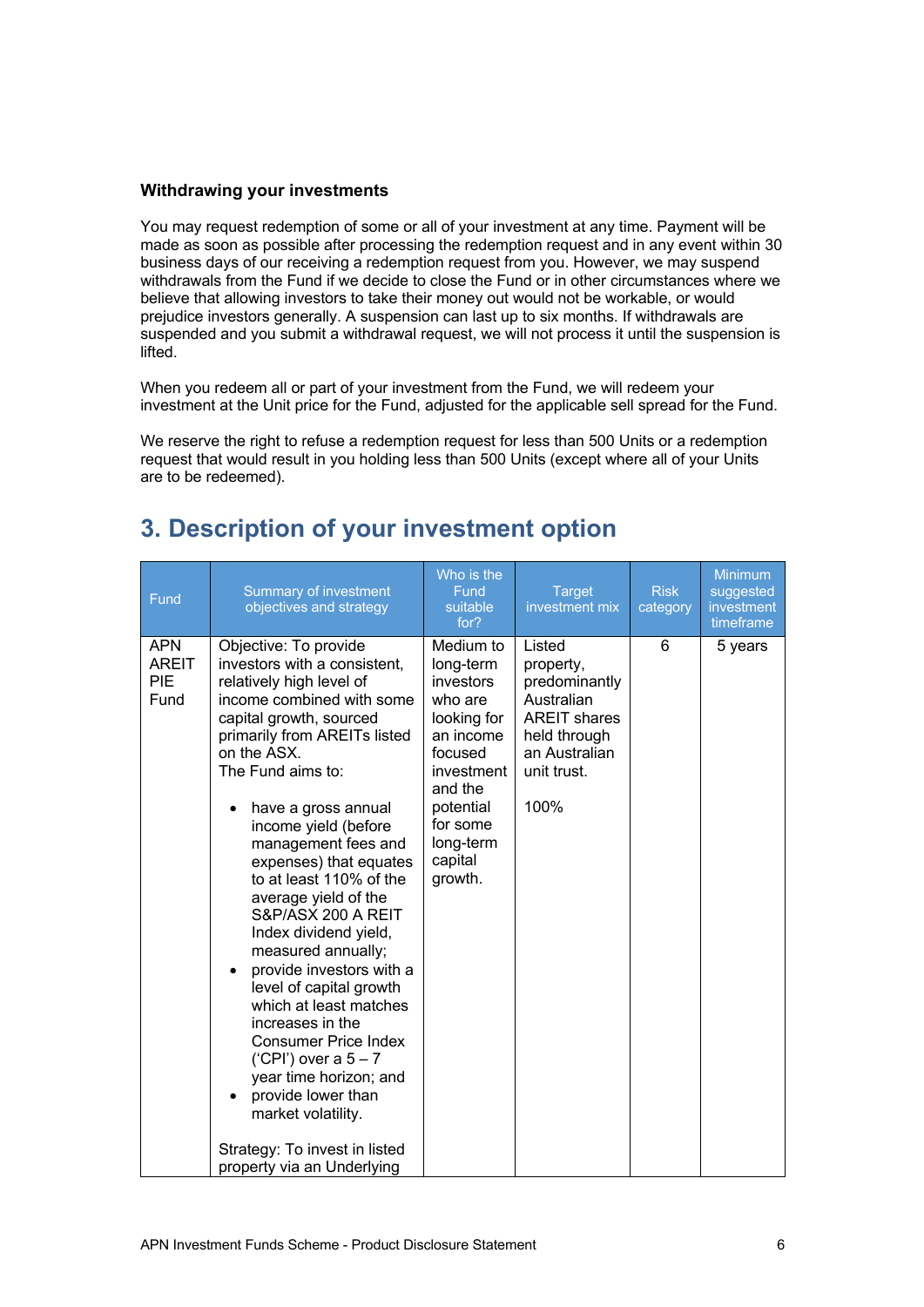| Fund. The Fund will not<br>invest in direct property.                                                        |  |
|--------------------------------------------------------------------------------------------------------------|--|
| The Investment Manager<br>does not intend to use<br>derivatives other than for<br>currency hedging purposes. |  |
| The Fund targets a position<br>of being fully hedged back<br>to New Zealand Dollars.                         |  |

We can make changes to the Statement of Investment Policy and Objectives ('SIPO') of the Fund in accordance with the Trust Deed and the Financial Markets Conduct Act 2013 ('FMC Act'). Before making changes to the SIPO, we will consult with Public Trust, as the Scheme's Supervisor. Any changes to the SIPO will be advised in the annual report for the Scheme. The most current SIPO for the Fund can be found on the scheme register at www.discloseregister.companiesoffice.govt.nz.

Further information about the assets in the Fund can be found in the fund updates at www.iisolutions.co.nz/fund-updates/.

### **4. What are the risks of investing?**

### **Understanding the risk indicator**

Managed funds in New Zealand must have a standard risk indicator. The risk indicator is designed to help investors understand the uncertainties both for loss and growth that may affect their investment. You can compare funds using the risk indicator.

| Lower risk/<br>Potentially lower<br>returns |  |   |   | Higher risk/<br>Potentially higher | returns |
|---------------------------------------------|--|---|---|------------------------------------|---------|
|                                             |  | 3 | 5 | 6                                  |         |

See page 2 for the risk indicator for the Fund offered under this PDS.

The risk indicator is rated from 1 (low) to 7 (high). The rating reflects how much the value of the Fund's assets goes up and down (volatility). A higher risk generally means higher potential returns over time, but more ups and downs along the way.

To help you clarify your own attitude to risk, you can seek financial advice or work out your risk profile at www.sorted.org.nz/tools/investor-kickstarter.

Note that even the lowest category does not mean a risk-free investment, and there are other risks (described under the heading "Other specific risks") that are not captured by this rating.

This risk indicator is not a guarantee of a fund's future performance. The risk indicator is based on the returns data for the five years to 30 September 2020. While risk indicators are usually relatively stable, they do shift from time to time. You can see the most recent risk indicator in the latest fund update for this Fund.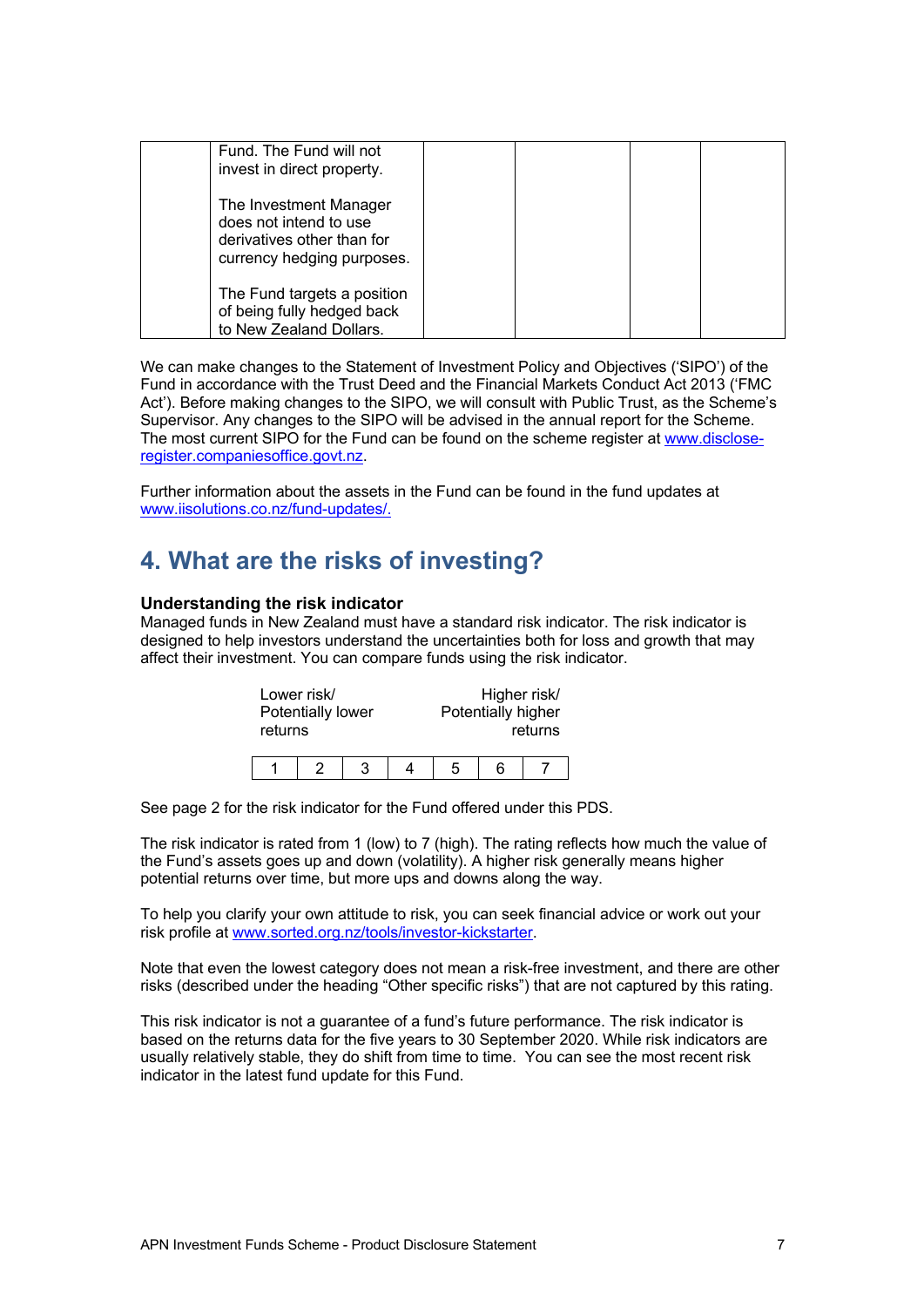### **General investment risks**

Some of the things that may cause the Fund's value to move up and down, which affect the risk indicator, are:

### **Market and security specific risk**

The key risk for the Fund is that prices of the underlying securities fluctuate. Price fluctuations are generally attributable to a combination of:

- Market risk, and
- Security specific risk.

Factors that underpin market risk include expectations for economic growth, investor sentiment, interest rates and inflation. Market factors impact on all shares.

Security specific risk refers to factors that are particular to each stock or security. Examples of security specific risk include the level of company debt and the demand for a company's particular products or services. Additionally investor sentiment is one of the factors that will influence stock specific risk.

### **Liquidity risk**

The Fund is exposed to liquidity risk.

Low liquidity is a risk, as it can reflect the lack of demand for an investment, and make that investment harder to sell in a timely manner. This may affect returns if there is insufficient time to wait for demand to increase and a sale is required to be made at a lower price.

#### **Property Risk**

The Fund invests in companies that are exposed to the property markets. These markets can be adversely affected by property-specific factors such as the supply/ demand balance of property assets, legislation relating to property and economic conditions.

Further general information on risks is contained in the document "Other Material information" which can be found on the offer register at www.disclose-register.companiesoffice.govt.nz.

### **Other specific risks**

#### **Currency risk**

The Fund's units are denominated in New Zealand Dollars and the Fund invests in an Underlying Fund denominated in Australian dollars. The Fund mitigates this currency risk by entering into hedging arrangements that are designed to reduce the risk that currency movements will impact the Fund valuation in New Zealand dollar terms. However, the Fund may remain exposed to some currency risk due to not being fully hedged. The impact of any remaining currency exposure on Fund volatility is expected to be immaterial as Fund volatility is expected to be largely driven by the volatility of the Underlying Fund.

#### **Tax Risk**

The Manager intends to apply the Fair Dividend Rate (FDR) method for calculating taxable income from currency hedging. This method is able to be applied if the hedging is operated in accordance with the FDR hedging rules. If these rules are breached then the PIE income attributable to investors may be higher than planned which may reduce investor returns. The impact on taxable income is driven by the return from currency hedging which is largely attributable to the difference between New Zealand and Australian interest rates. A breach of the FDR hedging rules is unlikely as the hedging will be managed by an experienced, specialist provider and monitored independently each day by the custodian.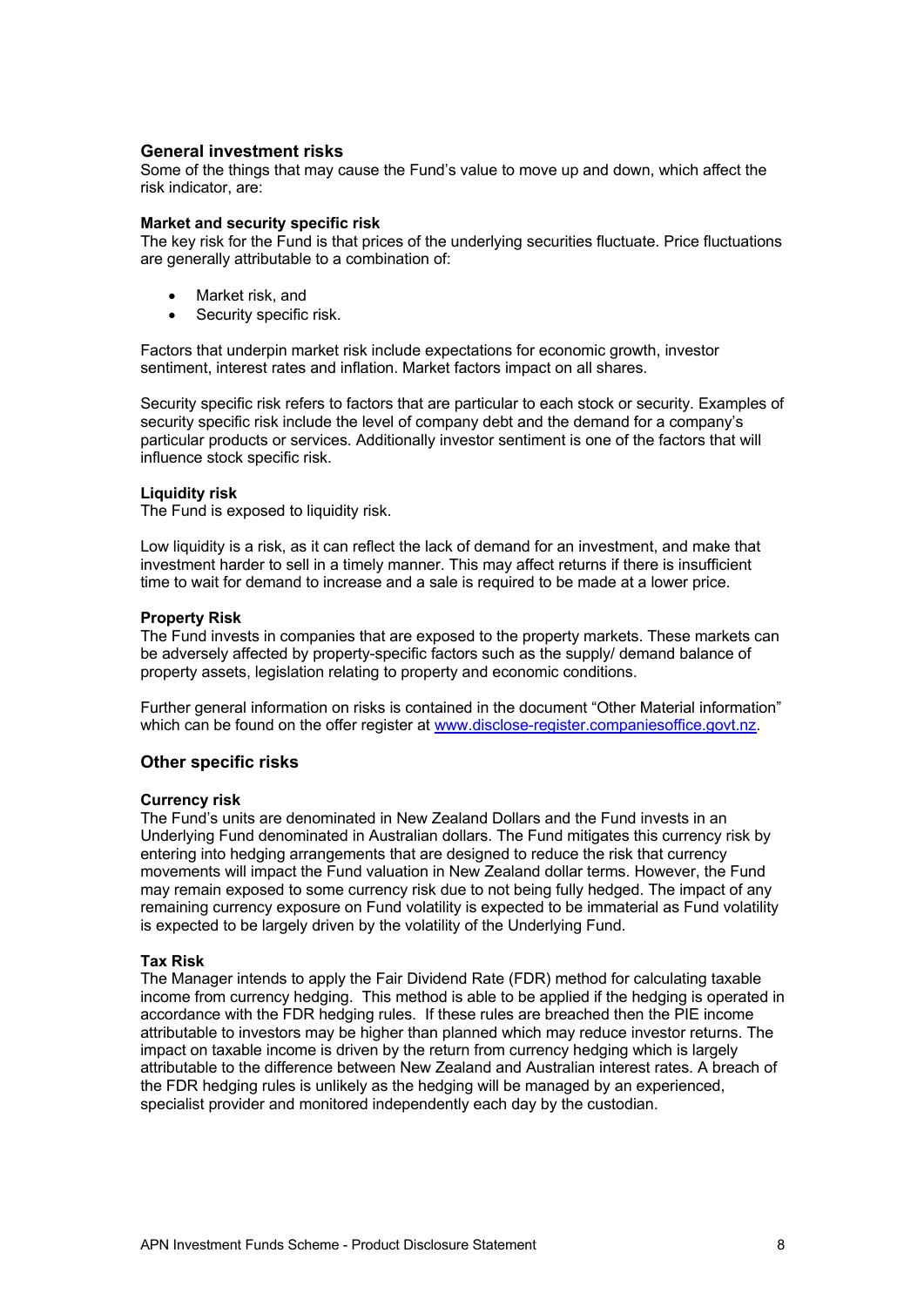# **5. What are the fees?**

You will be charged fees for investing in the Fund. Fees are deducted from your investment and will reduce your returns. If we invest in other funds, those funds may also charge fees. The fees you pay will be charged in two ways:

- regular charges (for example, annual fund charges). Small differences in these fees can have a big impact on your investment over the long term:
- one-off fees for example trading costs.

### **Annual fund charges (% of net asset value)**

| <b>Fund</b>           | <b>Fixed Annual Fund</b><br><b>Charges</b><br>(excl. GST) | <b>GST</b> | <b>Total Annual Fund</b><br><b>Charges</b><br>(Including GST) |
|-----------------------|-----------------------------------------------------------|------------|---------------------------------------------------------------|
| APN AREIT PIE<br>Fund | 1.10%                                                     | 0.02%      | 1.12%                                                         |

The charges outlined above include all normal day-to-day fund costs and expenses including the following:

### **Annual fund charges:**

- the management fee and the investment management fee paid to APN;
- any investment management fees of any related underlying funds the Fund invests in;
- the Supervisor fee;
- costs and expenses incurred by us, the Supervisor and the investment manager in carrying out each of our respective duties (including the fees charged by solicitors, valuers and other advisers);
- bank account charges applicable to the Fund:
- costs for administration services, including Unit registry, asset registry, Unit pricing and investment accounting costs and costs associated with the provision of financial information related to the Fund; and
- custody costs.

The Total Annual Fund Charges do not include any extraordinary expenses such as costs of any litigation or unitholder meetings.

The Fund invests in an Underlying Fund managed by APN. There is no charge to the Fund for this investment.

### **GST**

The GST treatment of each of these components varies. For example, GST is currently charged at 15% on the audit fee while custody fees are an exempt supply for the purposes of GST. These percentages vary, and may change in the future.

### **Other charges**

If APN is removed as an investment manager of the Fund (other than as a result of APN's breach of the Investment Management Agreement), APN will be entitled to compensation out of the assets of the Fund for loss of office of an amount equal to two years' investment management fees plus certain costs and expenses as further described in the Trust Deed. The investment management fee is equal to the Total Annual Fund Charges less the costs of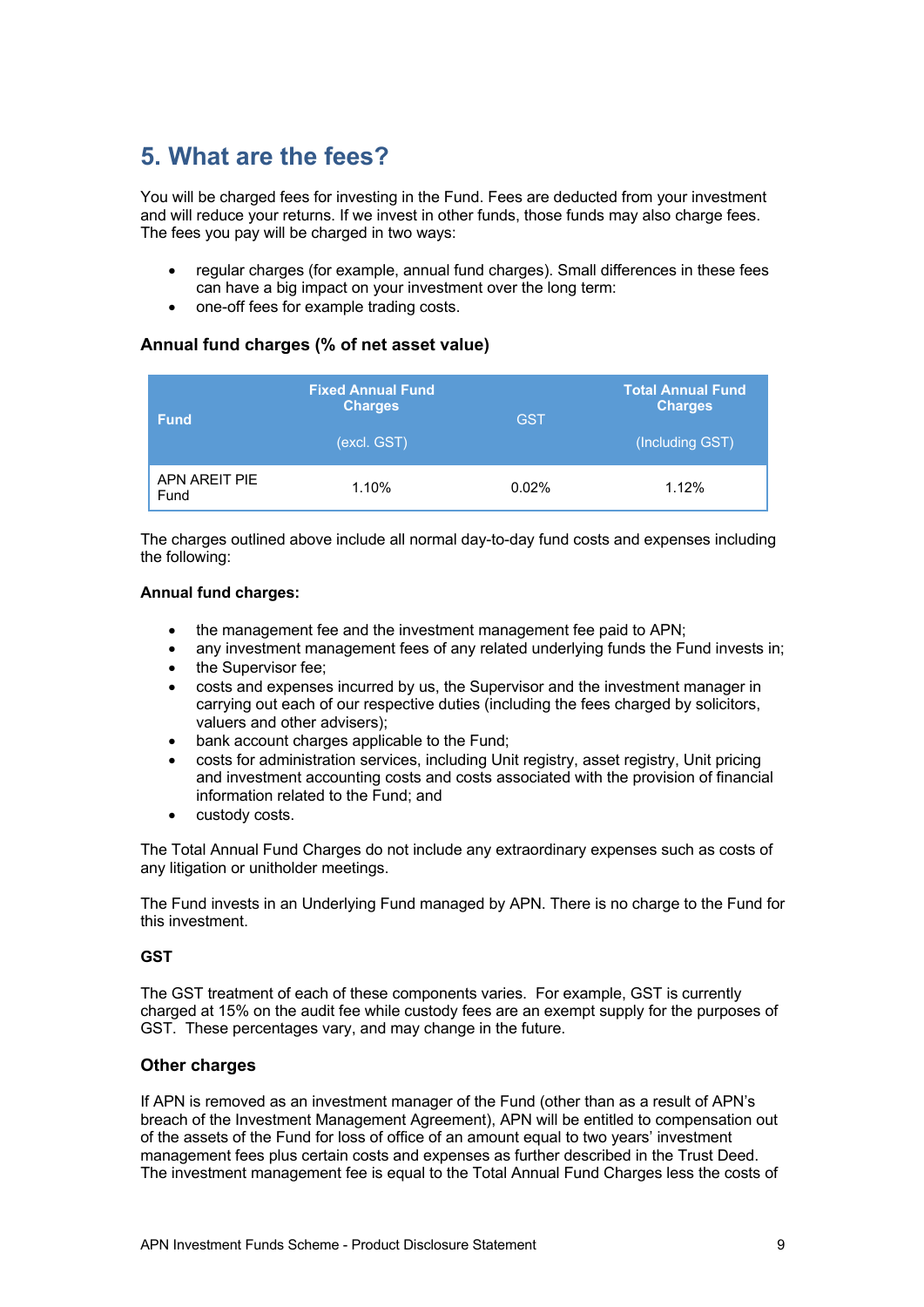operating the fund including those costs listed above under the heading "Management Fee". The amount can be estimated by referring to the Fund's financial statements published at www.disclose-register.companiesoffice.govt.nz.

### **Individual action fees and trading costs (% of amount contributed or withdrawn)**

### **Individual action fees**

There are no individual action fees currently being charged to investors in the Fund offered under this PDS.

### **Trading costs**

Buy/sell spreads – When you enter or leave the Fund, any buy or sell spreads applicable at that time will be a cost to you. The buy spread is added to the Unit price on entry to the Fund, and the sell spread is deducted from the Unit price on exit from the Fund. The buy/sell spreads belong to the Fund and are not fees paid to us or any investment manager. The purpose of buy/sell spreads is to make sure that any transaction costs incurred as a result of an investor entering or leaving the Fund are borne by that investor, and not by other investors in the Fund. There is no GST charged on buy/sell spreads.

We aim to set buy/sell spreads at levels which reflect expected trading costs. Buy/sell spreads in the table below are as at the date of this PDS and are indicative.

| Name of the Fund    | Buy spread | Sell spread |  |
|---------------------|------------|-------------|--|
| LAPN AREIT PIE Fund | 0.25%      | 0.25%       |  |

We may change the buy/sell spreads from time to time to reflect the latest trading costs and market conditions. In stressed market conditions buy/sell spreads may materially increase. To date the buy and sell spreads have not been higher than 0.25%. For the most up to date buy/sell spreads see www.iisolutions.co.nz/fund-hosting/documents-and-reporting/.

There are no other one-off fees currently being charged to any of the Fund offered under this PDS.

### **Example of how fees apply to investors**

Anthony invests \$10,000 in the APN AREIT PIE Fund. A buy spread of 0.25% is incorporated in the Unit price that he pays for his investment. This equates to \$25. This brings the starting value of his investment to \$9,975.

He is also charged management and administration fees, which work out to about \$111.72 (1.12% of \$9,975). These fees might be more or less if his account balance has increased or decreased over the year.

### **Estimated total fees for the first year**

| Fund charges:               | \$111.72. |
|-----------------------------|-----------|
| Trading cost* (buy spread): | \$25.00   |

\* Based on the indicative buy spread in this PDS. For the most up to date buy/sell spreads see www.iisolutions.co.nz/fund-hosting/documents-and-reporting/.

See the latest fund update for an example of the actual returns and fees investors were charged over the past year.

### **The fees can be changed**

We can change fees from time to time. We can also add new fees by giving you at least three months' notice. We may waive or decrease the management fee without notice. We may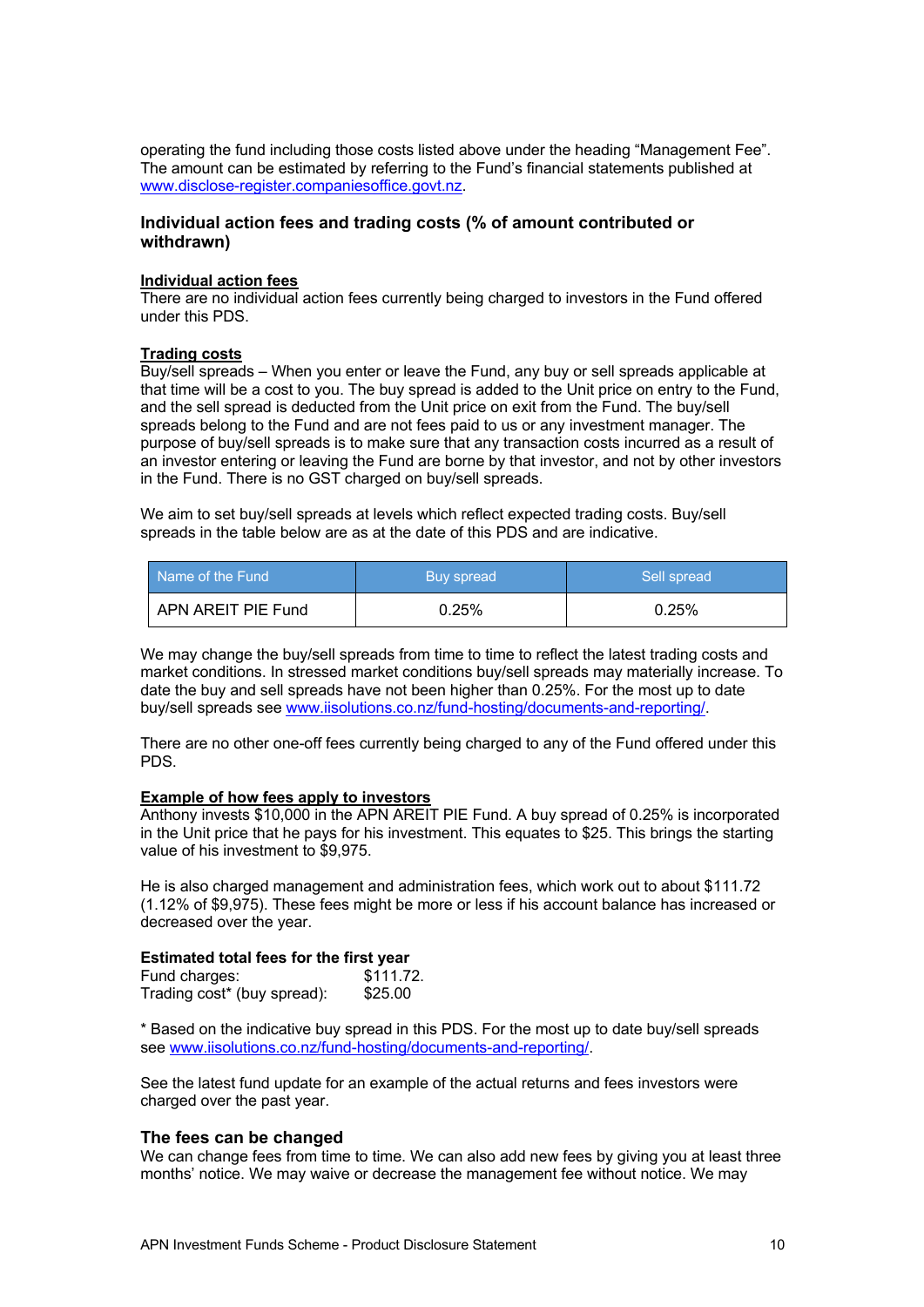increase the management fee but must give you at least 3 months' notice before doing so. The rules about fee changes are in the Trust Deed, which can be found on the scheme register at www.disclose-register.companiesoffice.govt.nz.

Implemented Investment Solutions must publish a fund update for the Fund showing the fees actually charged during the most recent year. Fund updates, including past updates, are available at the offer register at www.disclose-register.companiesoffice.govt.nz.

### **6. What taxes will you pay?**

The Fund is a portfolio investment entity. The amount of tax you pay is based on your prescribed investor rate ('PIR'). To determine your PIR, go to www.ird.govt.nz/roles/portfolioinvestment-entities/find-my-prescribed-investor-rate. If you are unsure of your PIR, we recommend you seek professional advice or contact the Inland Revenue Department. It is your responsibility to tell us your PIR when you invest or if your PIR changes. We will apply the PIR you tell us, unless we are directed by the Inland Revenue Department to apply a different rate. If you do not tell us, a default rate may be applied. If the advised PIR is lower than the correct PIR, you may need to pay any tax shortfall, as part of the income tax yearend process. If the rate applied to your PIE income is higher than your PIR any tax overwithheld will be used to reduce any income tax liability you may have for the tax year and any remaining amount will be refunded to you..

For more information about tax refer to the 'Other Material Information' document on the offer register at www.disclose-register.companiesoffice.govt.nz.

# **7. Who is involved?**

### **About Implemented Investment Solutions Limited**

Implemented Investment Solutions Limited is the Manager of the Fund. Our contact details are below.

> Level 2, Woodward House 1 Woodward Street PO Box 25003 WELLINGTON 6140

Telephone: (04) 499 9654 Email: contact@iisolutions.co.nz

### **Who else is involved?**

| <b>Title</b> | <b>Name</b>                                                          | Role                                                                                                                                        |
|--------------|----------------------------------------------------------------------|---------------------------------------------------------------------------------------------------------------------------------------------|
| Supervisor   | <b>Public Trust</b>                                                  | Supervisor of the Scheme under the FMC<br>Act, responsible for supervising<br>Implemented Investment Solutions as<br>manager of the Scheme. |
| Custodian    | <b>BNP Paribas</b><br><b>Fund Services</b><br>Australasia Pty<br>Ltd | Appointed by Public Trust, as Supervisor, to<br>hold the assets of the Fund on behalf of<br>investors.                                      |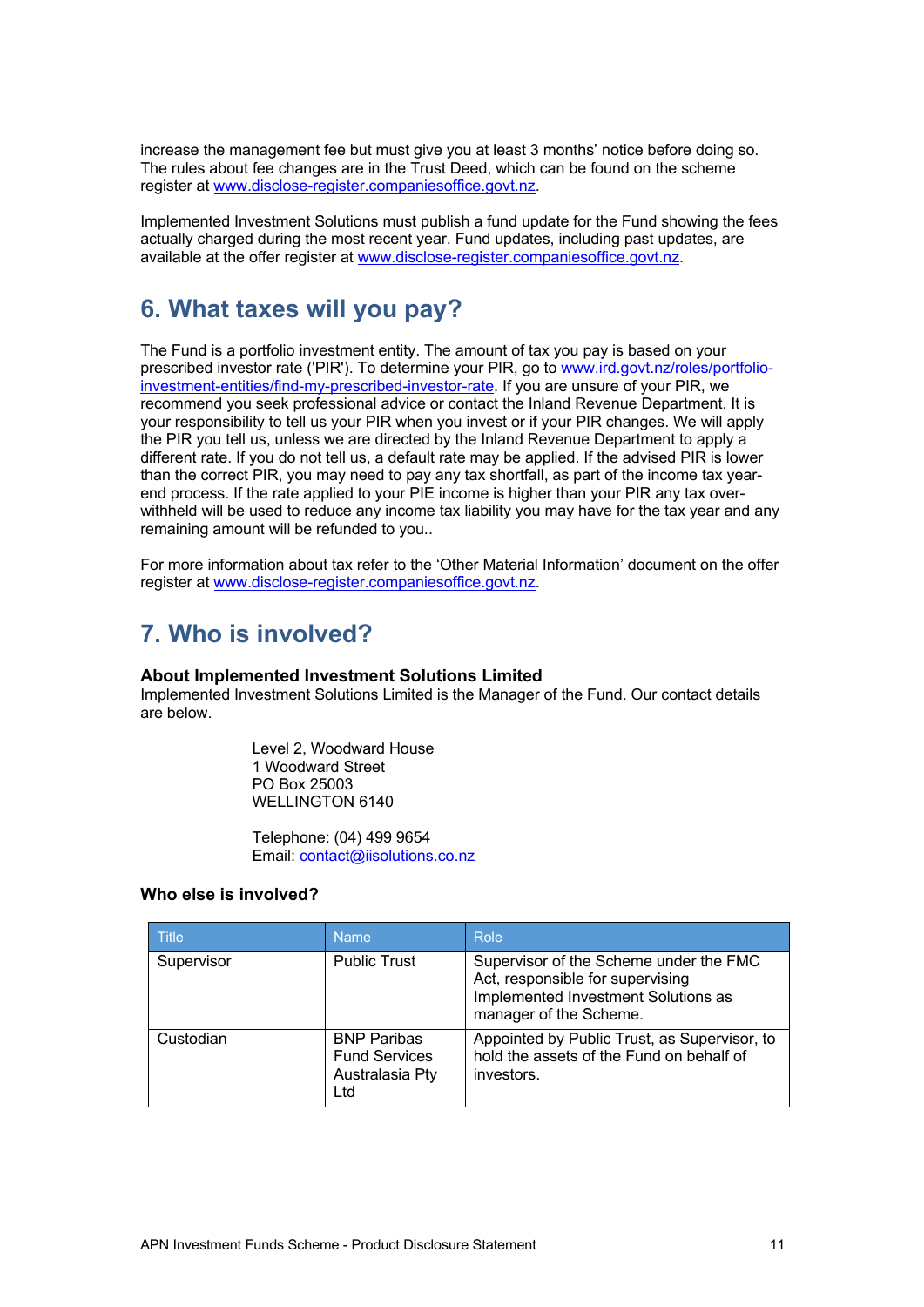| <b>Investment Manager</b> | <b>APN Funds</b><br>Management                                       | Investment Manager for the Fund.                                                                                                                      |
|---------------------------|----------------------------------------------------------------------|-------------------------------------------------------------------------------------------------------------------------------------------------------|
|                           | Limited                                                              | Makes decisions about what the Fund<br>invests in. The investment manager may<br>also appoint sub-investment managers to<br>manage the Fund's assets. |
| Administration<br>Manager | <b>BNP Paribas</b><br><b>Fund Services</b><br>Australasia Pty<br>Ltd | Appointed by the Manager to manage core<br>administration functions including: unit<br>pricing and fund accounting.                                   |
| <b>Registry Manager</b>   | <b>MMC Limited</b>                                                   | Appointed by the Manager to manage the<br>fund registry functions.                                                                                    |

### **8. How to complain**

Any complaints or problems with the investment should be directed to us for resolution through our internal dispute resolution process:

> Implemented Investment Solutions Limited Level 2, Woodward House 1 Woodward Street PO Box 25003 WELLINGTON 6140

Telephone: (04) 499 9654 Email: contact@iisolutions.co.nz

If you are not satisfied with the outcome of your complaint to us, you may refer the matter to the Supervisor for resolution through its internal dispute resolution process:

> Public Trust PO Box 5067 WELLINGTON 6140

Telephone: 0800 371 471 Email: cts.enquiry@trustee.co.nz

If your complaint is not able to be resolved through our internal dispute resolution process or that of the Supervisor you may refer your complaint to the dispute resolution scheme operated by the Insurance and Financial Services Ombudsman, an approved dispute resolution scheme under the Financial Service Providers (Registration and Dispute Resolution) Act 2008. We are a registered financial service provider and member of this scheme. The Insurance and Financial Services Ombudsman will not charge a fee to you to investigate or resolve a complaint. The contact details for the scheme are:

> Insurance and Financial Services Ombudsman Level 8, Shamrock House 79-81 Molesworth Street PO Box 10-845 WELLINGTON 6143

Telephone: 0800 888 202 Email: info@ifso.nz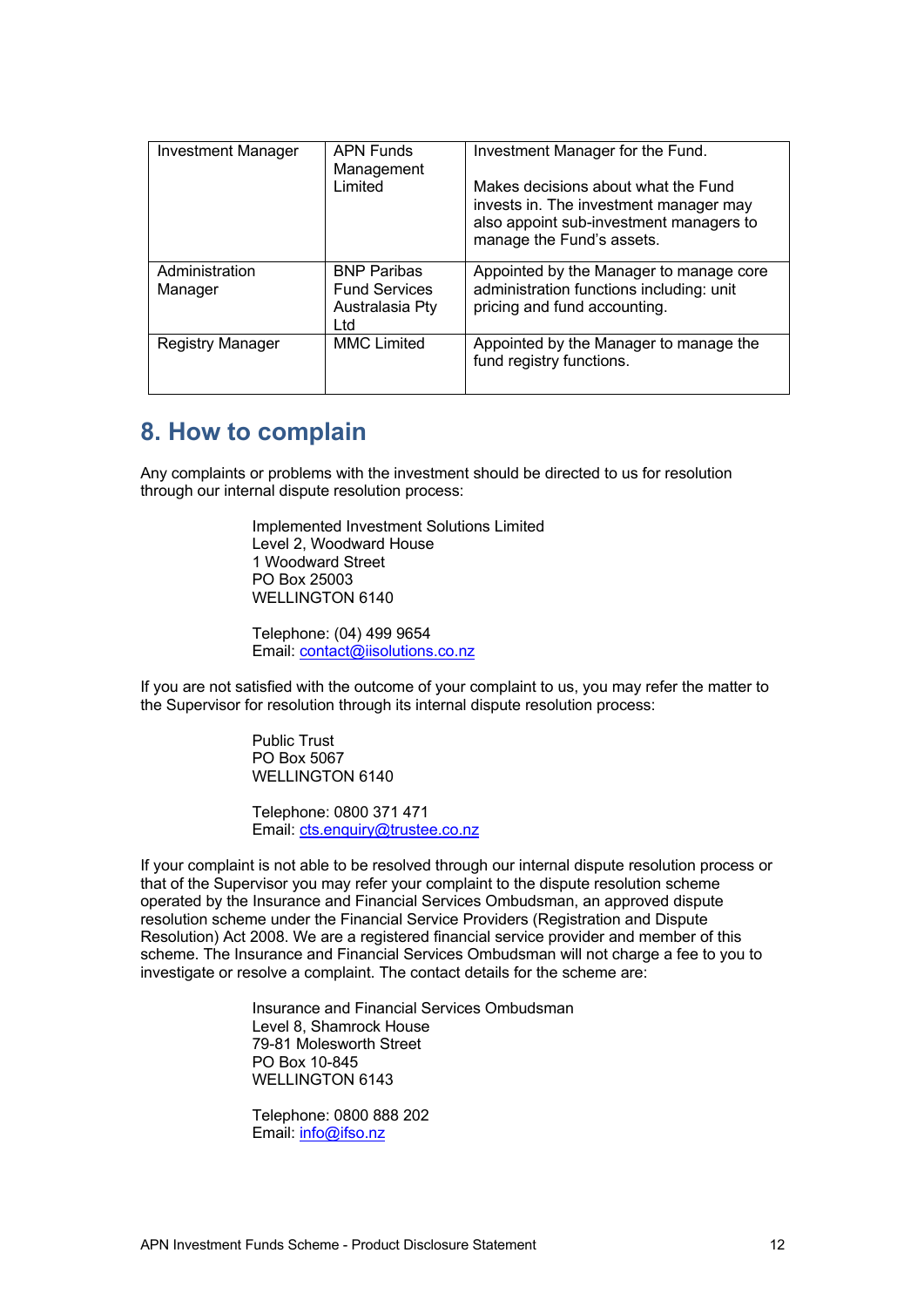The Supervisor is a member of an approved dispute resolution scheme operated by Financial Services Complaints Limited ('FSCL'). If your complaint to the Supervisor has not been resolved, you can refer it to FSCL by phoning 0800 347 257 or writing to:

> Financial Services Complaints Limited PO Box 5967 Wellington 6140

The FSCL scheme will not charge a fee to any complainant to investigate or resolve a complaint.

### **9. Where you can find more information**

Further information relating to the Scheme and the Fund (for example, financial statements) is available on the offer register and the scheme register at www.discloseregister.companiesoffice.govt.nz and a copy of information on the offer register or scheme register is available on request to the Registrar of Financial Service Providers.

### **Other information we will provide**

You can also obtain the following information free of charge:

| Information                         | How to obtain                                                                                                                                                                                                                                              |
|-------------------------------------|------------------------------------------------------------------------------------------------------------------------------------------------------------------------------------------------------------------------------------------------------------|
| Fund information<br>relevant to you | You can inspect documents we hold that are relevant to you, and<br>other documents that are legally required to be provided to you,<br>at our offices during normal business hours, or request an extract<br>of those documents, by written request to us. |
| Fund updates                        | Once available, the fund updates for the Fund will be publicly<br>available from our website and can be requested from us.                                                                                                                                 |

If you invest directly into the Fund, we will send you confirmation information relating to your transactions when Units are issued to you, as well as when you withdraw or transfer your Units and make available to you an annual report in respect of the Scheme.

You will also be sent an annual tax statement, which will include the amount of PIE income allocated to you and the amount of tax paid at your chosen PIR. You will also be asked to confirm your IRD number and PIR.

You can find general information about the Fund, our management team, and us on our website www.iisolutions.co.nz.

## **10. How to apply**

If you are making an investment directly with us then you will be required to complete the application form, which can be obtained from the manager, and send it to:

Implemented Investment Solutions Limited PO Box 25003 WELLINGTON 6140

Email: contact@iisolutions.co.nz

You can also apply to invest in the Fund through approved investment administration and custodial service platforms (also known as 'wrap platforms' or 'portfolio investor